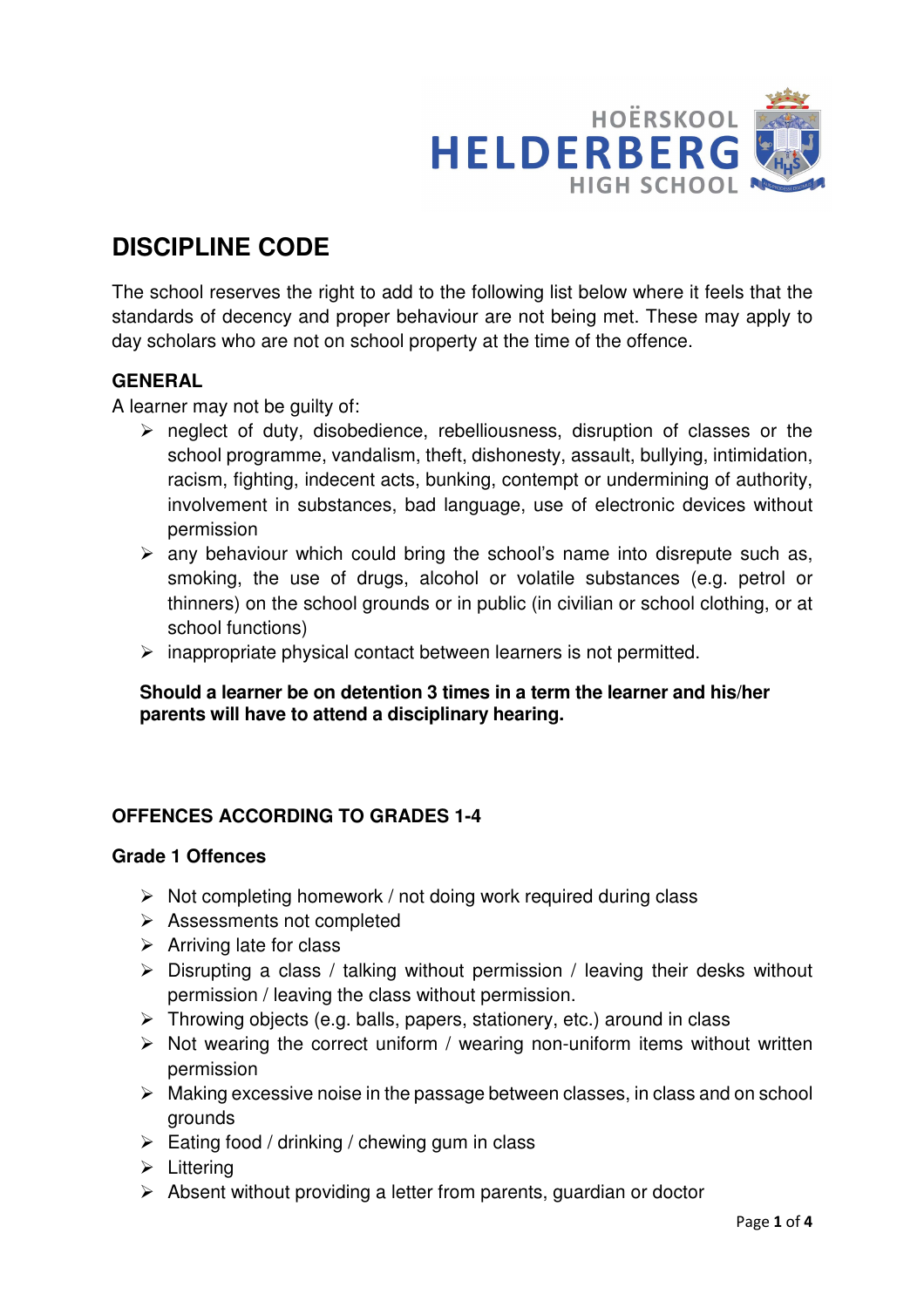### **Grade 2 Offences**

- $\triangleright$  Being outside of the classroom without a hall pass
- $\triangleright$  Disobeying a lawful instruction from a teacher or senior council member
- $\triangleright$  Disregarding the authority of the school, staff member or senior council member
- $\triangleright$  Talking back to a teacher, or senior council member, in a disrespectful manner / insubordination
- $\triangleright$  Plagiarism
- $\triangleright$  Bunking a class / bunking school / leaving school grounds during school hours
- $\triangleright$  Bullying / Any initiation practice
- $\triangleright$  Swearing, or explicit language
- $\triangleright$  Use of cell phones during school or between classes for educational purposes without the permission of a teacher / Use of cell phones for non-educational purposes during school hours
- $\triangleright$  Use of electrical sound equipment (e.g. headphones, earphones, speakers, boom boxes, etc.) during school hours
- $\triangleright$  Spectator of any Grade 3 offence

#### **Grade 3 Offences**

- $\triangleright$  Any Grade 2 offence that is repeated more than two times during a term
- $\triangleright$  Undue familiarity with learners, i.e. inappropriate physical contact between learners is not permitted
- $\triangleright$  Possession and / or distribution of any pornographic material
- $\triangleright$  Possession, use and / or distribution of alcoholic substances off school grounds
- $\triangleright$  Possession, use and / or distribution of tobacco products
- $\triangleright$  Involvement in any violent behaviour against a learner or teacher
- $\triangleright$  Theft
- $\triangleright$  Being dishonest in tests or exams, i.e. cheating
- $\triangleright$  Bullying / cyber-bullying
- $\triangleright$  Racism and / or hate speech
- $\triangleright$  Vandalism, damage or misuse of school property

#### **Grade 4 Offences**

- $\triangleright$  Any Grade 3 offence that is repeated more than two times during their high school career
- $\triangleright$  Possession, use and / or distribution of alcoholic substances during school activities, school functions or on school grounds
- $\triangleright$  Possession, use and / or distribution of drugs
- $\triangleright$  Life threatening behaviour, i.e. assault, bomb threats, etc.
- $\triangleright$  Possession and / or use of a dangerous object e.g. knives, guns, etc.
- $\triangleright$  Sexual offences, i.e. rape or attempted rape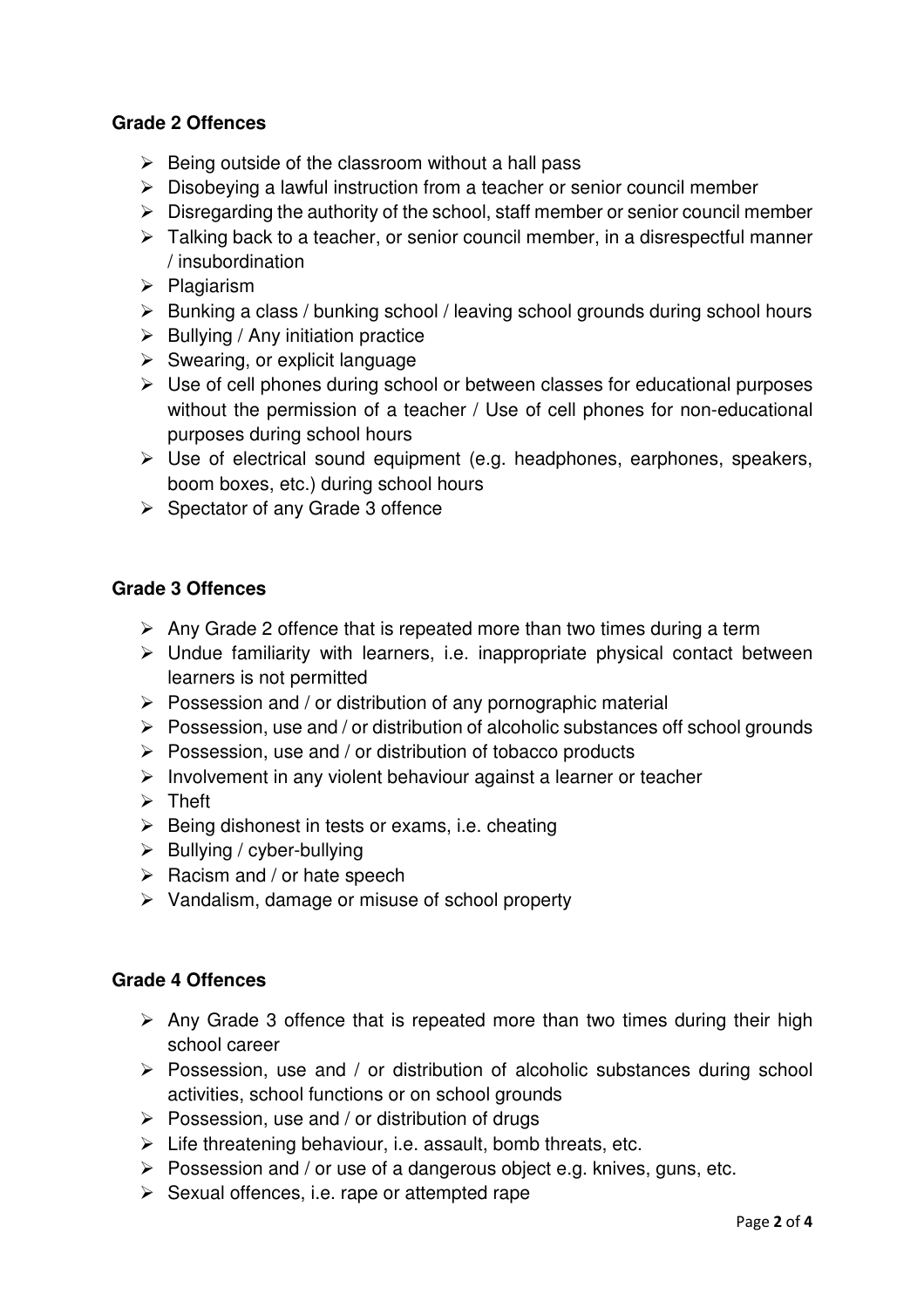## **PUNISHMENT**

The following are the consequences for each grade offence:

# **Grade 1 offence:** The first punishment may be in the form of a warning, but not necessarily.

One warning may be allowed before a punishment is given

An issuing of demerits on the Staffroom system will be made as an official record of the offence

A journal of the warnings and punishment may be completed on the Staffroom system

Detention (30 demerits or more) on Friday afternoon for 1 or 2 hours under supervision of the teacher on duty

**Grade 2 offence:** A journal with the written record of the offence must be completed on the Staffroom system.

Parents must be notified immediately

 Punishment can be in the form of detention or hard labour during or after school hours or any other punishment suitable to the offence as imposed by the discipline committee.

 In the case of electronic devices use contravention (including cell phones, smart watches etc), immediate confiscation until end of current term, with a R100 penalty fine.

**Grade 3 offence:** A journal with the written record of the offence must be completed on the Staffroom system

Parents will be notified telephonically immediately

A learner must be suspended pending a disciplinary committee meeting

 Punishment can be in the form of community service, transfer to another school or any other punishment suitable to the offence as imposed by the discipline committee